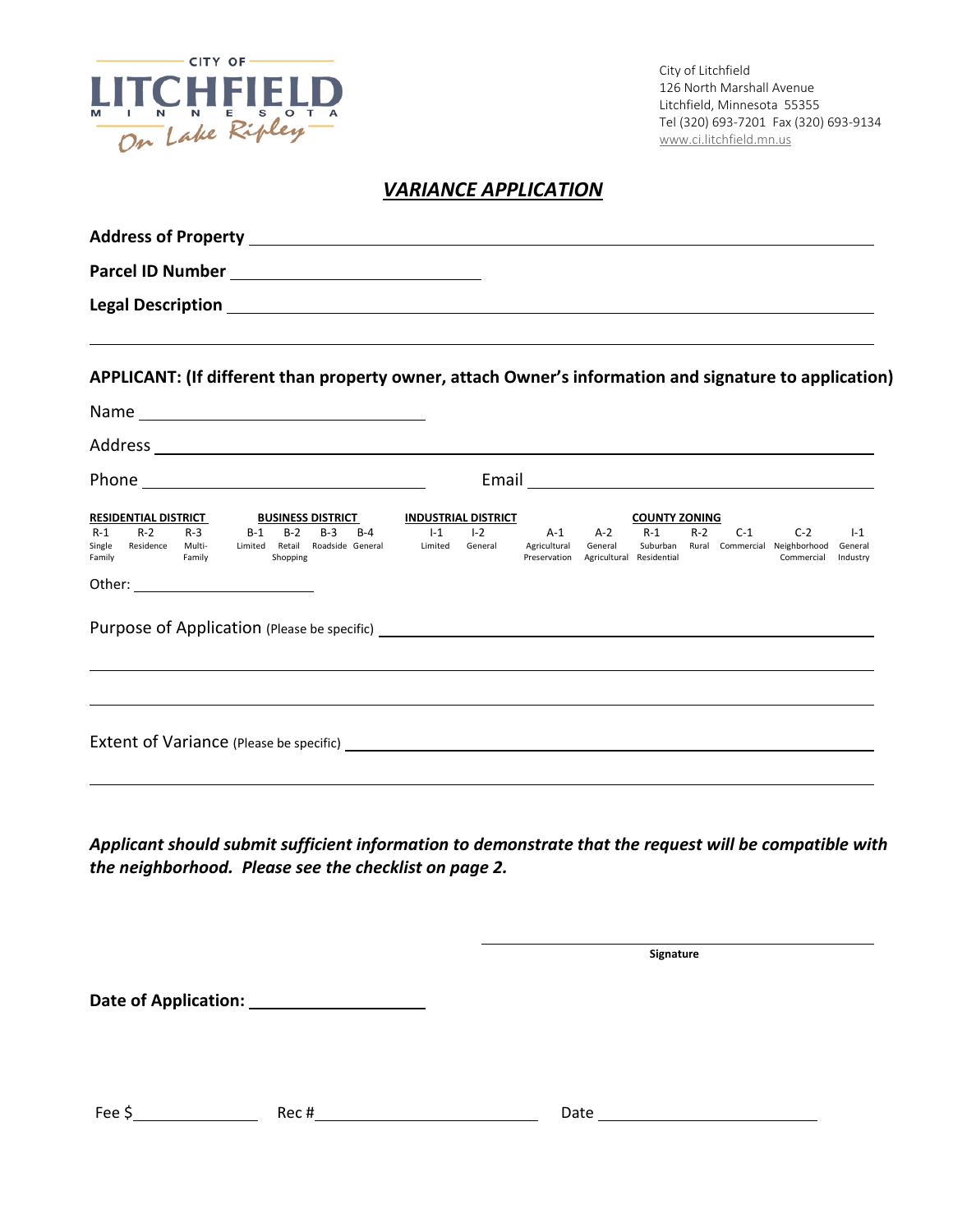## **Variance Criteria**

Variances shall only be permitted:

- i. When they are in harmony with the general purposes and intent of the Ordinance
- ii. When the variances are consistent with the Comprehensive Plan

Variances may be granted when the applicant for the variance establishes that there are practical difficulties in complying with the Zoning Ordinance. "Practical difficulties" as used in connection with the granting of a variance means that:

- i. The property owner proposes to use the property in a reasonable manner not permitted by the Zoning Ordinance;
- ii. The plight of the landowner is due to circumstances unique to the property, not created by the landowners and;
- iii. The variance, if granted, will not alter the essential character of the locality

## **Variance Submittal Checklist**

- 1. Completed City of Litchfield Variance Application form
- 2. Narrative statement on what is intended to be done on or with the property and how it does not conform to the Ordinance. Please use the Variance Criteria (above) to discuss the practical difficulty and to justify the variance request.
- 3. Survey/Site Plan
	- a. North Arrow
	- b. Total lot area in square feet
	- c. Lot dimensions, all sides
	- d. Existing and proposed buildings with location, dimensions, building area and height
	- e. Distances on all sides from buildings to property lines and between buildings (if there are accessory structures)
	- f. Location, dimensions and area of all buildings and adjacent lands that are within fifty (50) feet of the property

*\*\*\*Site plan does not need to be prepared by a professional. However, if it is a drawing, every effort should be made to properly scale the drawing, show required items proportionally, write legibly, and use straight lines.*